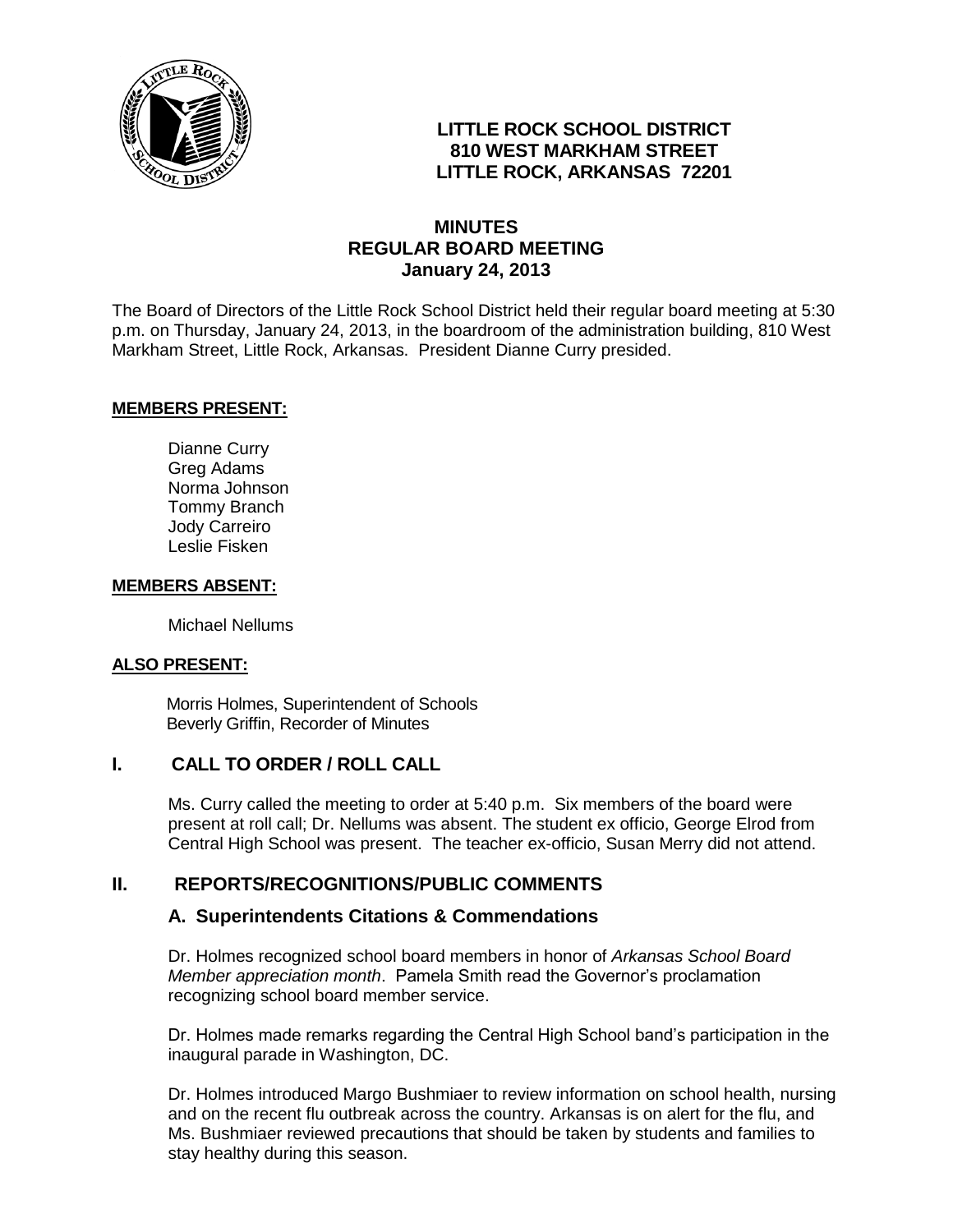Pamela Smith recognized students from Parkview Magnet High School for their recent selection as a "cool school" by KATV Channel 7. Students from the Parkview mime troop performed, and Fred Boosey the director of the drama department was introduced. He in turn introduced Carolyn Foreman, choir Director at Parkview, who presented a performance by students of barbershop harmony. These students recently attended a workshop in Cabot to learn more about this style of vocalization.

At the agenda meeting on January 10 recognition was given to the Central High School Band and flag line. They were invited to participate in the 57th Inaugural Parade in Washington D.C. and were raising funds to sponsor the trip, with their goal being \$100,000. Band Director Brice Evans and Flag Line sponsor, Ms. Bettye Williams were introduced.

Scott Morgan, principal of McDermott Elementary, and several McDermott students were present to discuss a project they undertook to provide angel ornaments for students at Sandy Hook Elementary School. Mr. Morgan delivered the ornaments over the Christmas holiday.

Coach John Kelley was recently selected Administrator of the Year for the Arkansas Association of Student Councils. Coach Kelley is a 43 year employee of the LRSD and has worked with the Parkview Student Council for many years.

Ms. Sonja Williams was recognized for her selection as the 2012 Arkansas History Teacher of the Year by the Gilder Lehrman Institute of American History and Preserve America. Ms. Williams is an American history teacher at Hall High School. She will receive a \$1,000 honorarium and will participate in a summer teaching institute. In addition, a collection of history books and educational materials will be presented to the Hall High library.

Twenty-one teachers who achieved National Board Certification were introduced. These teachers meet high standards of professional development through study, evaluation, self-assessment and review. Most of the following were present for introduction:

- Deborah Bonds, Central High
- Peggy Clay, Pulaski Heights Elementary
- Gina Glover, Roberts Elementary
- Tina Greenwood, Woodruff Early Childhood Center
- Barbara Hall, Pulaski Heights Elementary
- Vanessa Hendrix, King Magnet Elementary
- Carolyn Johnson, Mann Magnet Middle
- Lori Kirchner, McDermott Elementary
- Betty Larry, Cloverdale Aerospace Technology Middle
- Nathalie Massanelli, Jefferson Elementary
- Amber Matthews, Jefferson Elementary
- Carman McBride, Roberts Elementary
- Paige Puckett, McDermott Elementary
- Shana Loring, Dunbar Magnet Middle
- Mary Struthers, Williams Magnet Elementary
- Twyla Tate, Pulaski Heights Elementary
- Beverly Tucker, McDermott Elementary
- Anne Virden, Pulaski Heights Middle
- Kristi Ward, Dunbar Magnet Middle
- June Wine, McClellan Magnet High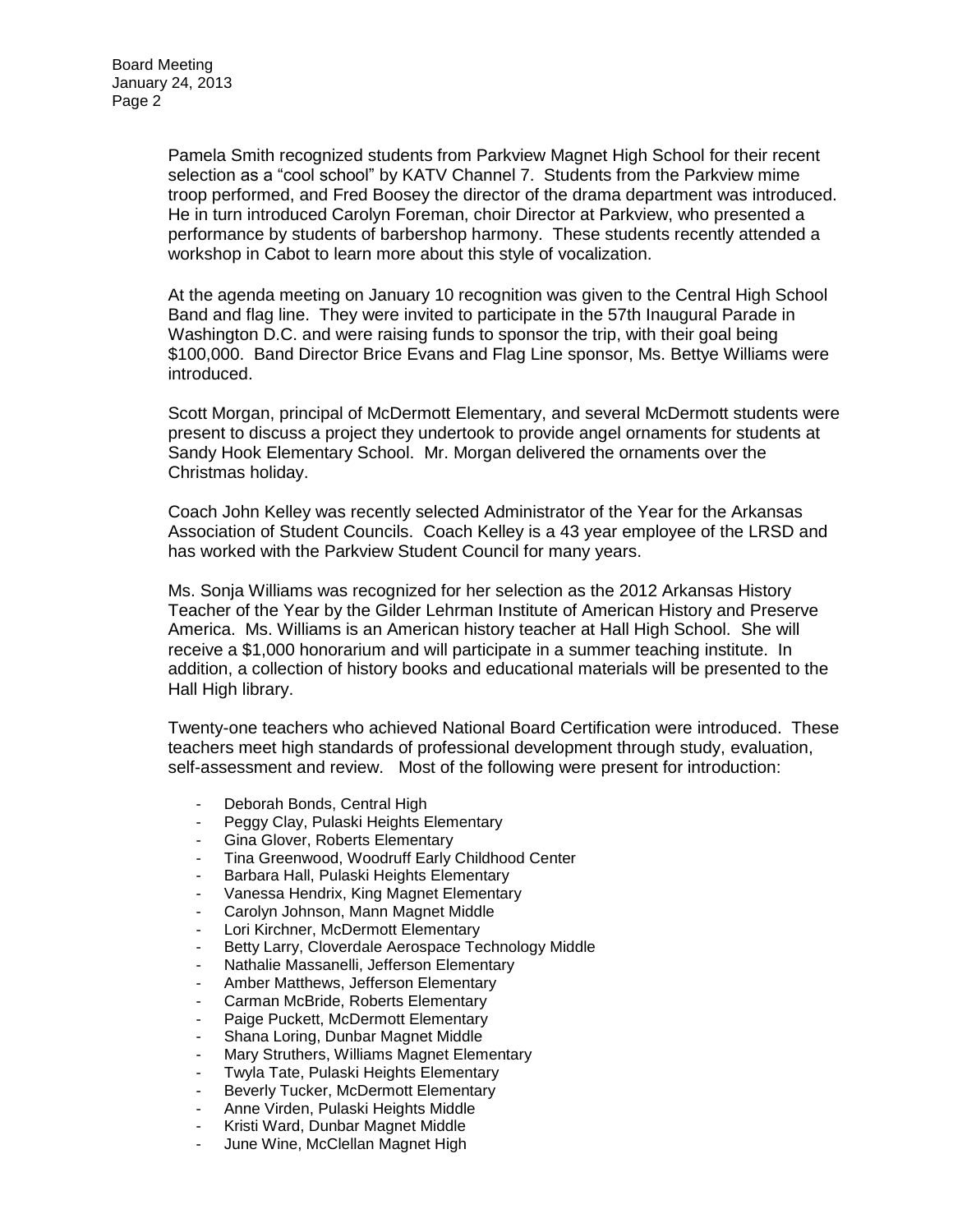#### **B. Partners in Education**

One new partnership was presented for the board's approval. Ms. Milam introduced:

**Brady Elementary School** represented by principal *Tyrone Harris* in partnership with **Matlock & Associates** represented by *Lester Matlock and Robin Gann*

Mr. Carreiro made a motion to accept the partnership. Mr. Branch seconded the motion, and it **carried unanimously**.

#### **C. Remarks from Citizens**

Kenneth Fisher, maintenance employee, expressed concerns about workplace bullying. He provided his personal contact information for the board's information.

Marcus Devine praised the board for their initiative to increase the minority vendor participation to 30%. Mr. Devine is an attorney, and a graduate of LRCHS. He started a construction company in 2007 and has worked across the city in major projects.

#### **D. Donations of Property**

The ex-officio student George Elrod read the donations as listed in the following chart. Mr. Carreiro made a motion to approve and accept the donations. Ms. Johnson seconded the motion, and it **carried unanimously**.

| ITEM                                                            | <b>DONOR</b>                                                                            |
|-----------------------------------------------------------------|-----------------------------------------------------------------------------------------|
| \$100.00 cash to the hospitality<br>program                     | Mr. & Mrs. Wilder Baker                                                                 |
| \$15,000.00 cash to purchase<br>equipment for the school        | Roy & Christine Sturgis Charitable<br>& Educational Trust<br>Mr. Barry Findley, Trustee |
| \$1,000 cash to benefit needy families                          | Bakery Feeds, Division of Griffin<br>Industries                                         |
| \$179.00 cash to purchase a<br>refrigerator for the health room | <b>Hunter United Methodist Church</b>                                                   |
|                                                                 |                                                                                         |

#### **DONATIONS**

### **E. Little Rock Education Association**

Cathy Kohler thanked Ms. Bushmiaer for her remarks regarding health and wellness. She also thanked the board for their service. She spoke in opposition to having armed guards in our schools, and against the proposal which was on the board's agenda for additional discussion later in the meeting. She also encouraged parents to look at our schools during the open enrollment period and to select the programs and options available in the LRSD.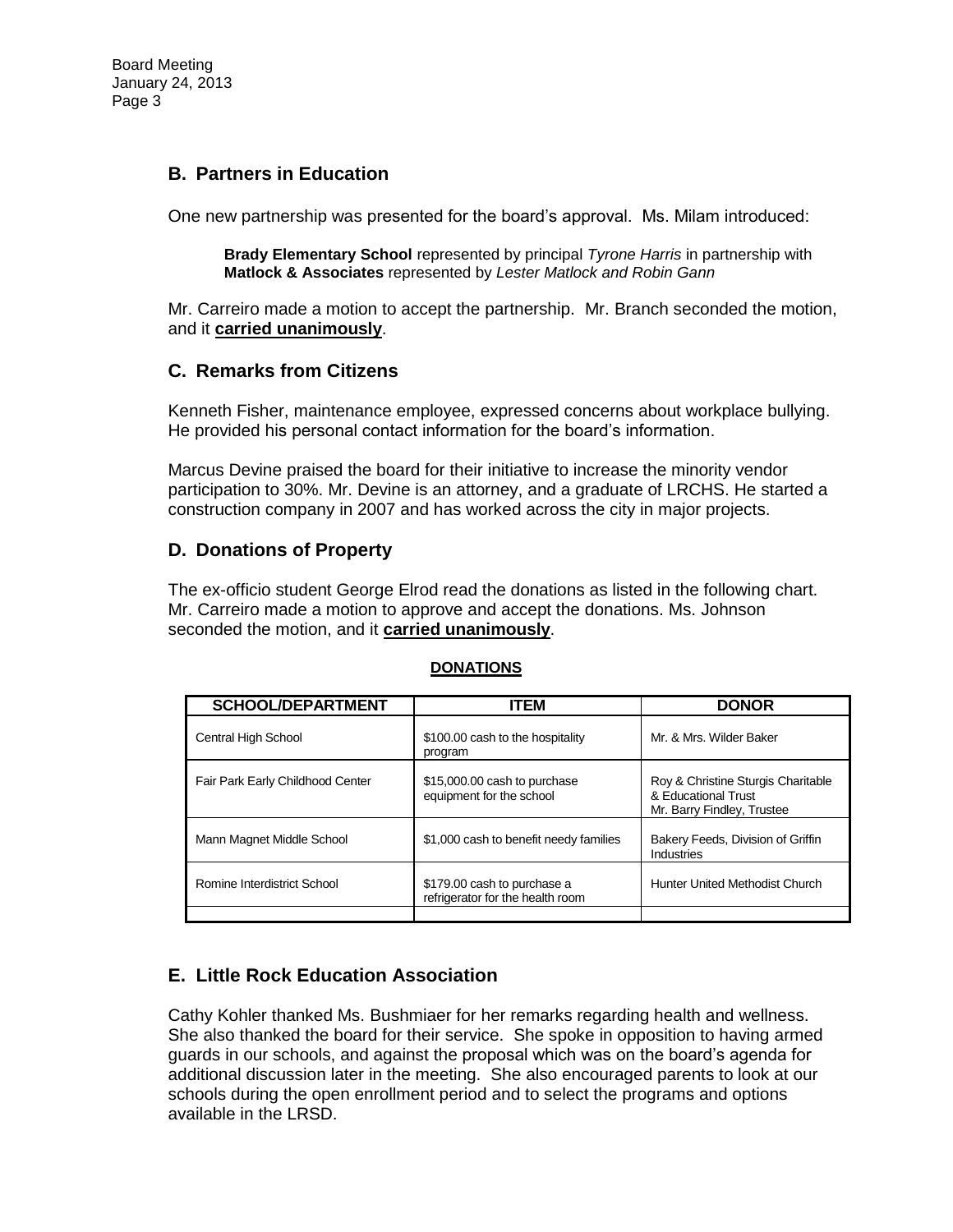#### **III. REPORTS AND COMMUNICATIONS**

#### **A. Remarks from Board Members**

Mr. Carreiro thanked the presenters earlier in the meeting. He encouraged attendance at the magnet school fair coming up on the weekend, and said he would have additional comments later in the meeting.

Ms. Fisken thanked everyone who worked on the safety and security recommendations which will be presented later in the meeting.

Mr. Branch thanked the audience and encouraged others to attend board meetings. He congratulated the students from Central and Parkview who were recognized earlier in the meeting.

Ms. Johnson encouraged parents to pay attention and focus on what their children are doing. She asked them to seek help when children have a problem and be proactive in preventing tragedies before they happen.

Mr. Adams commented on the attention from the media surrounding the issues currently before the board. He specified the upcoming superintendent search, the need to begin looking at facilities needs and the acquisition of property, the ongoing requirement to focus on improving student achievement, and the recommendation from the superintendent regarding the armed school security officers. He encouraged the listeners to focus on the fact that LRSD schools are safe and the district will do everything to protect the students in our buildings.

Ms. Curry thanked the students who had presented earlier in the meeting.

### **B. Student Registration – Open Enrollment Information**

At the agenda meeting, Dr. Fields presented information on the upcoming open enrollment process. All information regarding registering for school is available on the LRSD website. The forms can be completed at home and delivered to the district during open enrollment. Donna Creer, Magnet School Coordinator, was present and responded to questions regarding magnet school registration.

It was emphasized that the open enrollment period is for students who are new to the LRSD and for those who are applying for magnet schools or transfers. Parents of 3 and 4 year old students must attend registration. Students who are currently enrolled and don't plan any changes to their current school assignment will automatically roll up to the next grade level.

# **C. LRSD Anti-Bullying Program Update**

At the agenda meeting, Sadie Mitchell reported on progress of the establishment of the districtwide anti-bullying program. Professional development and "training of trainers" took place this week at the Clinton Library. Staff and members of the committee have been brought up to date on the district's harassment policy and the updated reporting process. Mr. Adams and Ms. Johnson serve as board representatives to the antibullying committee.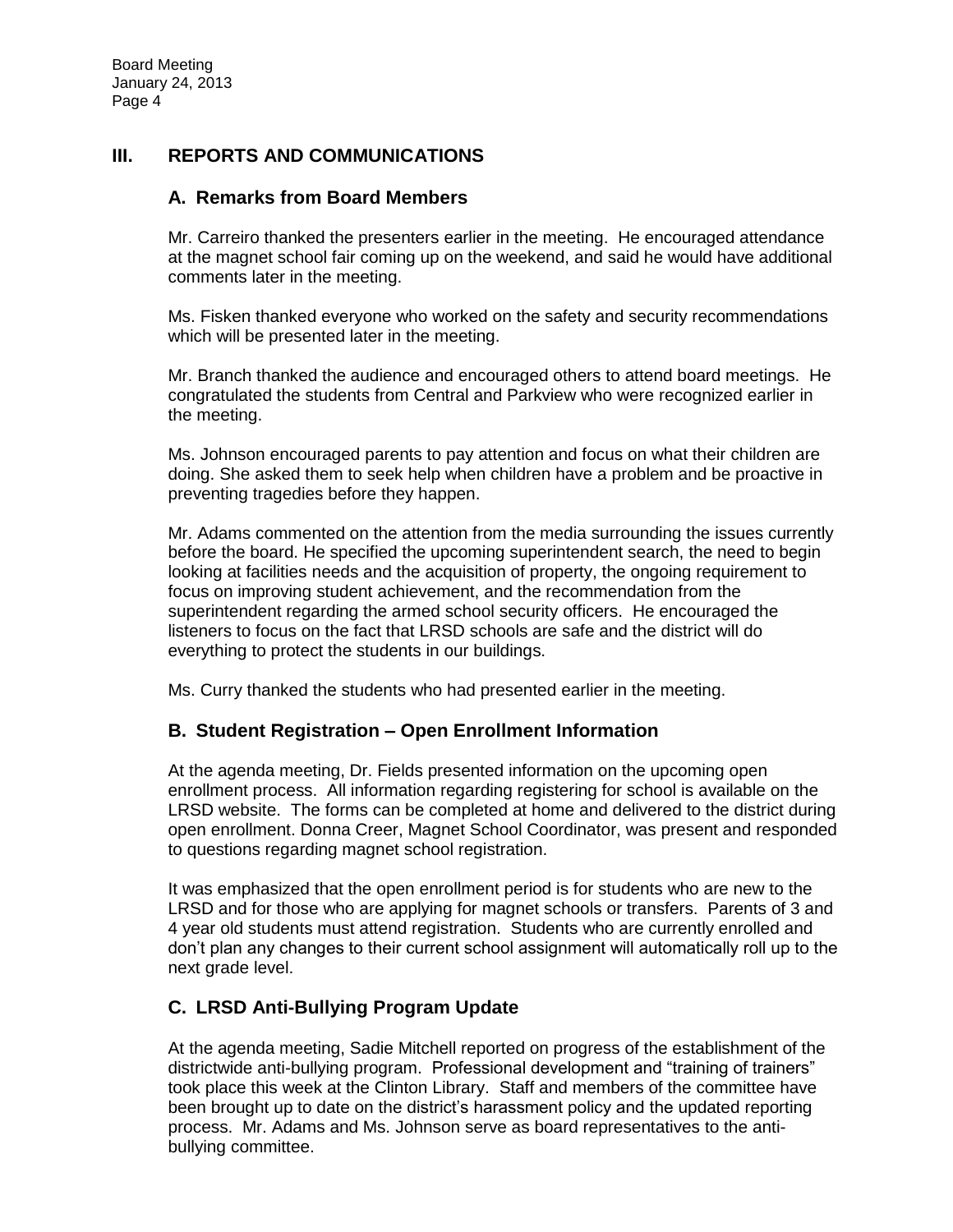Dr. Mitchell briefly discussed the establishment of the anti-bullying committee; Mr. Adams made brief comments regarding appointment of individuals to the committee. Kelsey Bailey reviewed the budgetary information which was included on the board's agenda, and the board was asked to approve the budget of expenditures which were included in the financial recommendations.

Mr. Carreiro made a motion to approve these expenditures within the current budget. Ms. Johnson seconded the motion and it **carried unanimously**.

#### **D. Stipulation Magnet Schools**

Dr. Mitchell introduced Donna Creer and principals of the district's stipulation magnet schools. There was additional discussion regarding the Magnet School Fair at McCain Mall. Principals present included:

- Cheryl Carson, Booker Arts Magnet School.
- Eric Henderson, assistant principal at Parkview Magnet High School
- Dianne Barksdale, Carver Magnet
- Lori Brown, Williams Magnet School
- Felicia Hobbs, Gibbs International Studies Magnet

#### **E. Installation of iPads in LRSD Schools**

Dennis Glasgow reported briefly on the number of iPads installed and available for use by students and staff in the district's schools; 3,100 new iPads have been distributed to date. Suzi Davis thanked board members for their support of the middle schools, and introduced Ashley Davis, instructional technology specialist, who is charged with coordinating the iPad training and distribution. Kelvin Williams, an 8<sup>th</sup> grade student at Henderson Magnet Middle School and Kristen Barnette, teacher representative from Mabelvale Middle School, discussed briefly their experiences with iPad availability.

#### **F. January PRE Quarterly Report**

Dr. DeJarnette briefly reviewed the Quarterly report which was provided as part of the board's agenda and responded to questions from the board. There was no action taken.

#### **G. Recruiting and Retaining Our Students as Future Educators**

Dr. Jeannie Huddle was present at the agenda meeting to discuss a program of recruiting district students into the teaching profession. A packet of information was provided for the board's review at that time. There were comments regarding the Teachers of Tomorrow program coordinated for several years by Robert Robinson as part of minority recruitment efforts in the Human Resources Department.

#### **H. Grade Inflation for High Schools**

Dennis Glasgow provided a summary report for the board's review on the state's definition of 'grade inflation' in schools across the state. He responded to questions from the board.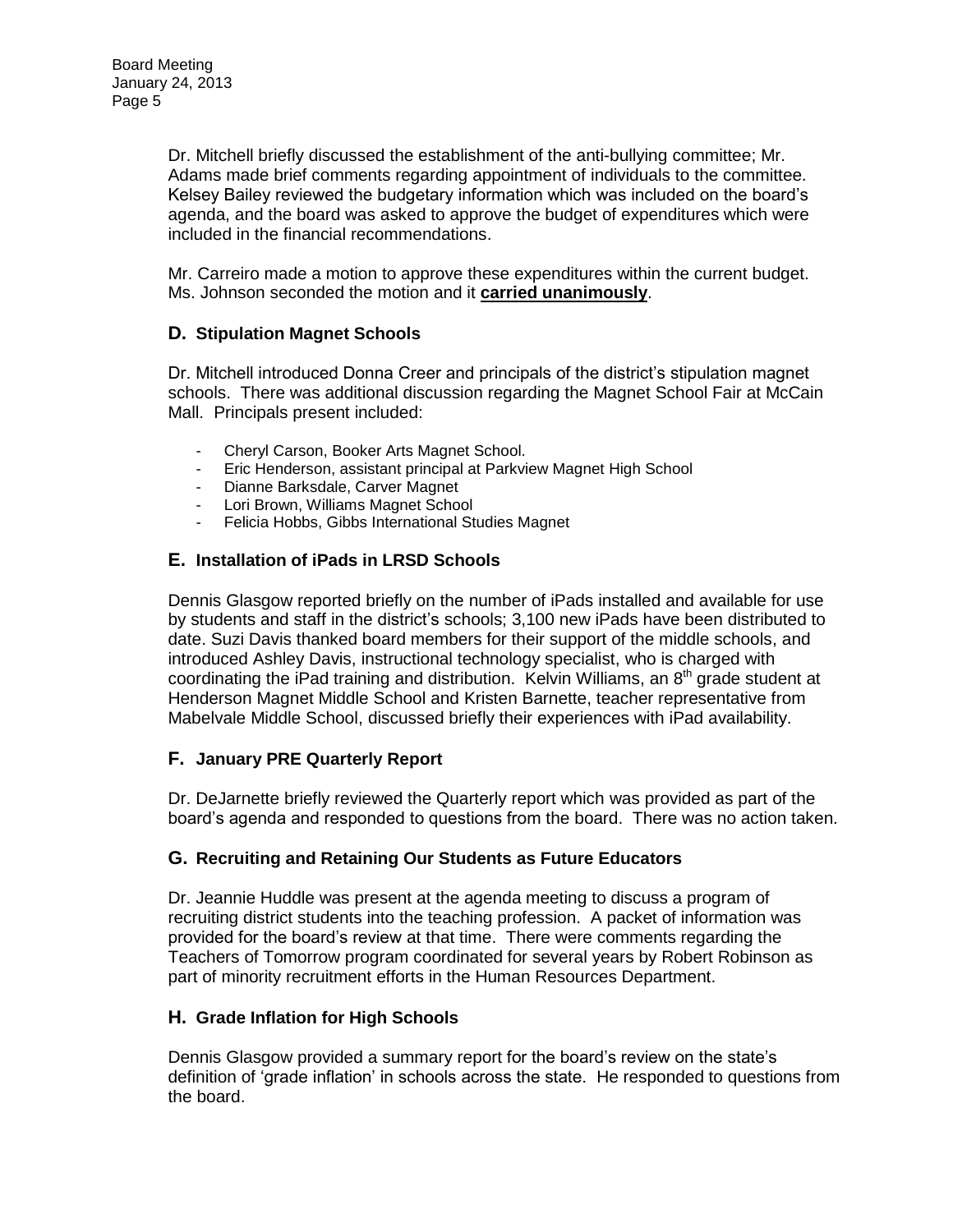#### **I. Internal Auditors Report**

The monthly auditor's report was provided in the board's agenda.

#### **IV. APPROVAL OF ROUTINE MATTERS**

#### **A. Minutes**

Minutes from the regular board meeting held on December 20, 2012, and from special meetings held on December 13, 2012, January 10, 2013, and January 17, 2013 were presented for review and approval. Ms. Fisken made a motion to approve the minutes; Ms. Johnson seconded the motion and it **carried unanimously**.

### **V. BOARD POLICY AND REGULATIONS REVIEW**

#### **A. Policy Revision – Second Reading: JICD Anti-Bullying**

Policy JICD – Anti-Bullying was presented for second reading review and approval. Linda Young was present to respond to questions. The recommendation for first reading included highlights for the changes to existing policy. Mr. Adams moved to approve the policy on second reading. Ms. Fisken seconded the motion and it **carried unanimously**.

*The board took a brief recess at 8:19 p.m. They returned at 8:42 p.m. Mr. Branch left the meeting prior to the break.* 

### **VI. ADMINISTRATION**

#### **A. Armed Security Guards**

The superintendent presented a recommendation to place armed security guards in the schools where police resource officers are not currently assigned. These officers would be trained by professionals and would be licensed to carry weapons. It was reported there are currently 16 armed police officers in secondary schools across the district, but no armed personnel assigned to elementary schools. Dr. Holmes reported 80% of the teachers surveyed indicated their support for armed guards. He also reported a significant support from parents who responded to the survey.

Ms. Johnson, Mr. Carreiro, Mr. Adams and Ms. Fisken spoke to the proposal for arming school security officers. Mr. Carreiro suggested additional mental health services for students and support for implementation of the "bully-proofing" curriculum which will reduce the risk of school violence.

Mr. Adams spoke in favor of the interventions and strategies for increasing awareness and school safety and said he would support additional security officers at the secondary level.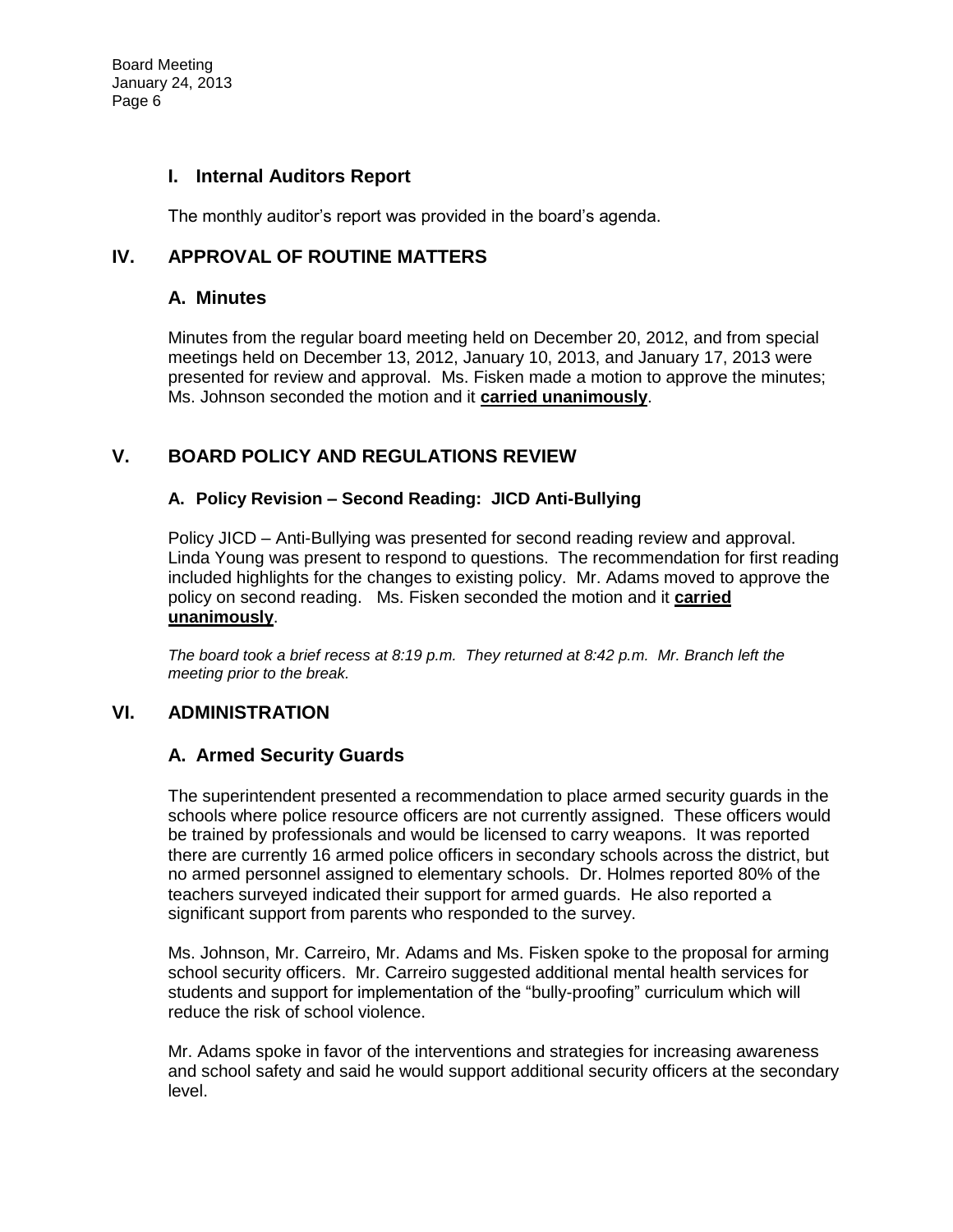Ms. Fisken suggested hiring people with a law enforcement background in our security department. She also requested access to the results of the surveys administered to parents and teachers. Ms. Fisken then moved to approve the superintendent's recommendation. The motion died for lack of second. No additional action was taken.

# **B. Unarmed Security Officers**

Dr. Holmes discussed the three agenda items for enhancing safety and security measures in the schools. He also suggested a separate worksession for review and discussion of the district's security needs.

Mr. Carreiro moved to approve the recommendation to hire additional security personnel, including additional support at PHMS. Ms. Fisken seconded the motion, and it **carried unanimously**.

# **C. Request for Additional Police Officers / LRPD**

Mr. Adams moved to approve a recommendation to request additional Little Rock police officers for assignment to the district's secondary schools. Mr. Carreiro seconded the motion, and it **carried 4-1**, with Ms. Curry voting no. Ms. Curry asked for consideration to placing school resource officers at elementary schools as well as the secondary schools.

**REORDER THE AGENDA:** Mr. Carreiro made a motion to reorder the agenda to move Item 9 B, Security Enhancements, to this point in the meeting. Action will be reported as printed in the agenda. Ms. Fisken seconded the motion and it carried unanimously.

**MOTION TO ADD:** Mr. Carreiro moved to add a report on the minority vendor committee. Ms. Fisken seconded the motion and it **carried unanimously**.

Mr. Becker read the names of the individuals who have been appointed and who have agreed to serve on the minority vendor committee. Ms. Fisken made a motion to approve the appointments, Ms. Johnson seconded the motion, and it **carried unanimously**.

### **VII. STUDENT SERVICES**

# **A. Let Our Violence End (LOVE) Contractual Services**

Reginald Merritt, Coordinator of Safe & Drug Free Schools, presented a recommendation to approve the contract for continuation of the L.O.V.E. program. An overview of the program was provided in the board's agenda as well as a copy of the contract. Mr. Carreiro moved to approve; Ms. Fisken seconded the motion, and it **carried unanimously**.

#### **VIII. HUMAN RESOURCES**

### **A. Personnel Changes**

Routine personnel changes were provided in the board's agenda. Mr. Carreiro moved to approve; Mr. Adams seconded the motion and it **carried unanimously**.